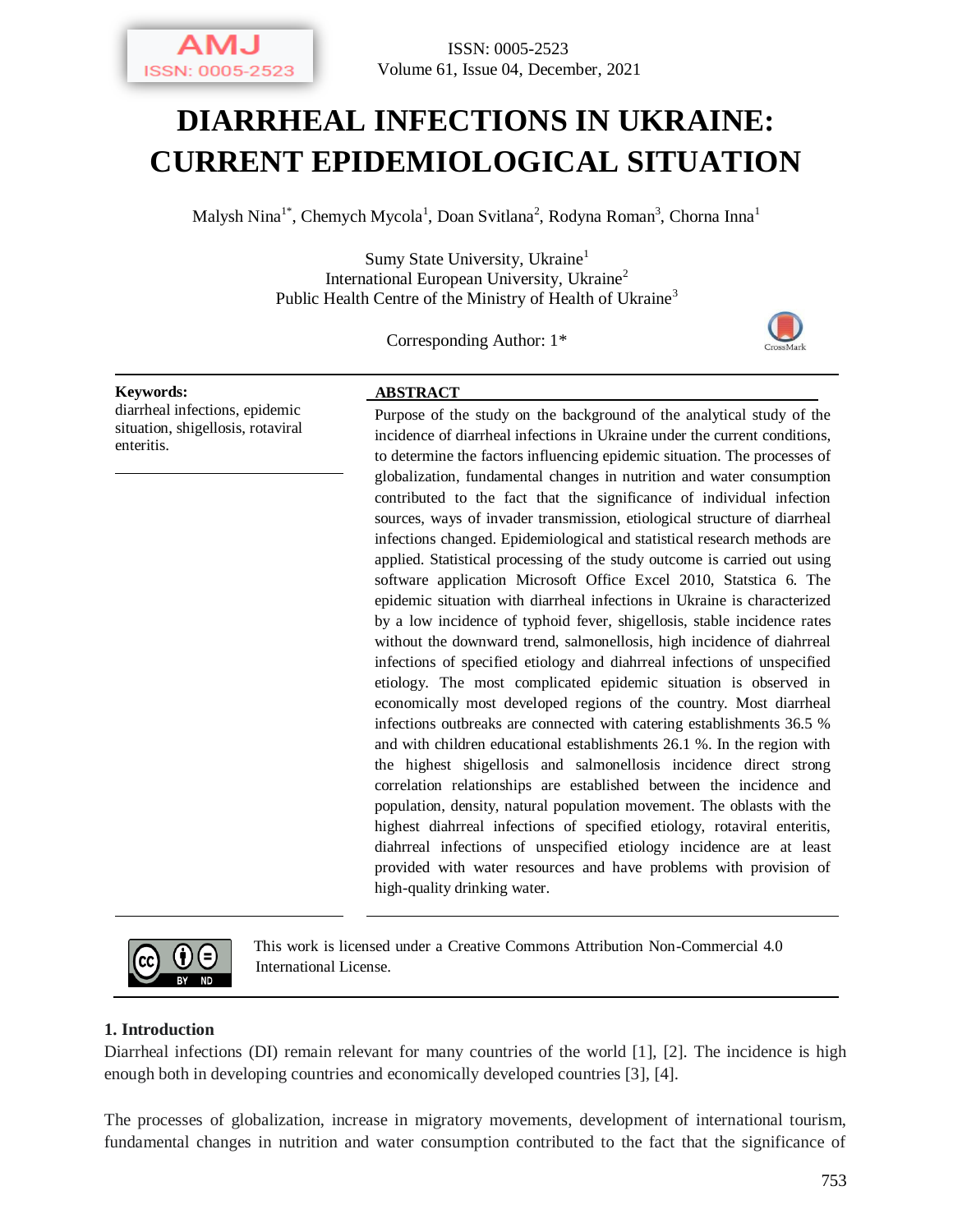individual infection sources, ways of invader transmission, etiological structure of DI changed [5], [6]. On the background of general environmental degradation and decrease in the immune status of population, the role of opportunistic pathogens (OP) and viruses has increased [7], [8].

Objective of the paper: on the background of the analytical study of the incidence, etiological structure of DI in Ukraine under the current conditions, to determine the factors influencing epidemic situation (ES).

## **2. MATERIALS AND METHODS**

The reports of the Ministry of Health of Ukraine, Main Administrations of Statistics in Kharkiv, Odesa, Zaporizhia oblasts for 2012–2019 are used in the paper.

Epidemiological and statistical research methods are applied. Statistical processing of the study outcome is carried out using software application Microsoft Office Excel 2010, Statstica 6.

### **3. RESULTS**

It has been established that in Ukraine in 2012–2019 typhoid fever incidence varied from 0.012 to 0.14 per 100 thousand people. Herewith, typhoid fever cases were registered only in separate regions of Ukraine: Dnipropetrovsk, Donetsk, Zakarpattia, Ivano-Frankivsk, Mykolaiv, Odesa, Ternopil, Kharkiv, Khmelnytskyi oblasts and in the city of Kyiv.

Shigellosis incidence ranged from 1.97 per 100 thousand people to 6.13 (Figure 1).



**Figure 1.** Incidence of shigellosis in Ukraine (2012–2019)

The highest median (Me) shigellosis incidence is defined in Kharkiv (18.9 per 100 thousand people), Zakarpattia (5.9 per 100 thousand people), Odesa (4.7 per 100 thousand people), Mykolaiv (3.8 per 100 thousand people) and Khmelnytskyi (2.8 per 100 thousand people) oblasts.

Salmonellosis incidence ranged 17.35–24.1 per 100 thousand people (Figure 2). Me salmonellosis incidence was the highest in Kharkiv oblast (52.97 per 100 thousand people). Besides, in Khmelnytskyi, Cherkasy, Odesa, Zaporizhia, Zhytomyr, Rivne and Dnipropetrovsk oblasts the incidence was higher than the average one in Ukraine (Ме – 19.7 per 100 thousand people).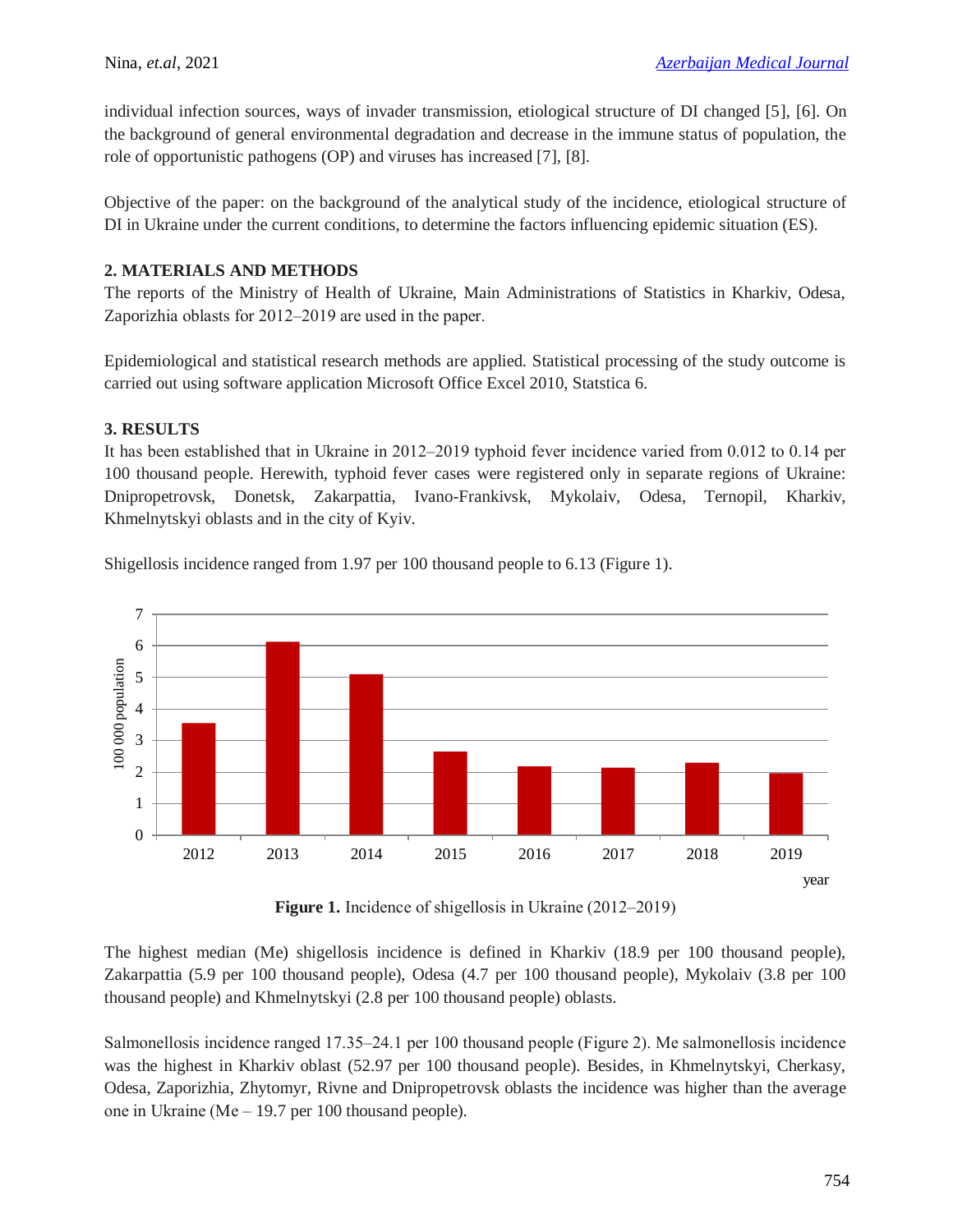

**Figure 2.** Incidence of salmonellosis in Ukraine (2012–2019)

The incidence of the DIs caused by OP, viruses, coliform bacteria, Campylobacter and Yersinia (DISE – diahrreal infections of specified etiology) in 2012–2019 ranged from 115.5 per 100 thousand people to 141.94 (Rate of incidence average:  $R_{inc}$ .<sup>av</sup>. = 0.75 %).

Ме DISE incidence was the highest in Zaporizhia oblast (exceeded the average one in Ukraine by 2.6) and was 317.9 per 100 thousand people. The unfavourable ES with DISE was also observed in Vinnytsia, Dnipropetrovsk, Donetsk, Kyiv, Mykolaiv, Odesa, Poltava, Kharkiv, Kherson and Khmelnytskyi oblasts.

Rotaviral enteritis (RE) incidence varied from 18.97 per 100 thousand people to 42.5 ( $R_{inc}$ <sup>av</sup>. = 4.2 %). Me RE incidence was 28.6 per 100 thousand people. The most favourable ES was in Zaporizhia, Vinnytsia, Dnipropetrovsk, Mykolaiv, Odesa, Poltava, Kherson, Khmelnytskyi, Cherkasy and Chernihiv oblasts.

Campylobacter enteritis incidence ranged from 0.19 to 0.37 per 100 thousand people. The highest levels were registered in Zaporizhia oblast (from 2.69 to 6.25 per 100 thousand people). At the same time, campylobacter enteritis was not detected at all in most of the regions of Ukraine.

The incidence of enteritis caused by Yersinia enterocolitica ranged within 0.15–0.3 per 100 thousand people. The highest Me was determined in Zaporizhia, Kharkiv, Mykolaiv oblasts.

DI agent has not been identified in considerable part of the patients (DIUE – diahrreal infections of unspecified etiology). In the research period DIUE incidence varied from 69.76 till 107.02 per 100 thousand people.  $(R_{inc}^{av} = 3.7 \%)$ . Me incidence was 89.86 per 100 thousand people. In Odesa oblast DIUE incidence was the highest and exceeded the average one in Ukraine by 4.6 times (Figure 3).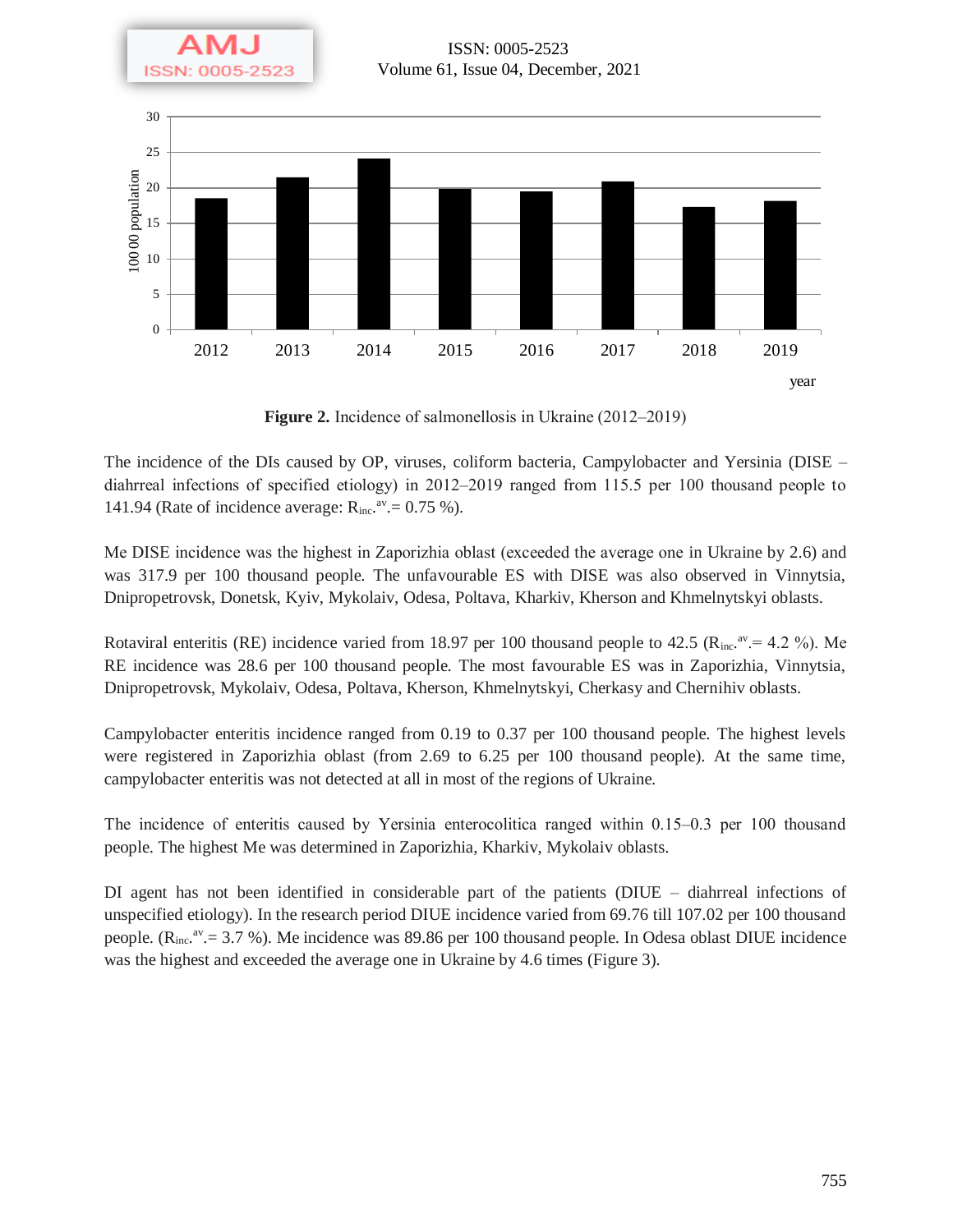

**Figure 3.** DISE and DIUE incidence in Ukraine (2012–2019)

Thus, the most complicated ES with DI is observed in Odesa oblast, where Me incidence exceeds the average shigellosis, salmonellosis, DISE, RE, DIUE incidence. Except for Odesa, the epidemic situations in Zaporizhia, Mykolaiv, Khmelnytskyi, Dnipropetrovsk, Kyiv, Kharkiv and Vinnytsia oblasts are difficult enough.

Salmonellosis share is the highest in the DI outbreak structure in Ukraine ((42.2  $\pm$  2.1) %). Every fifth outbreak was caused either by rotaviruses ((21.1 $\pm$ 1.7) %) or other specified agents ((20.4  $\pm$  1.7) %) (Figure 4).



**Figure 4.** DI outbreak structure in Ukraine in 2014–2019 (%)

DI outbreak frequency is increasing year by year: DIUE – by 85.7 %,  $RE - by 63.6$  %, DISE – by 60.9 %.

Most DI outbreaks are connected with catering establishments ( $(36.5 \pm 4.1)$  %) and children educational establishments ((26.1 $\pm$ 3.4) %). Nidus index was the highest at home foci and was 22.2 (Table 1).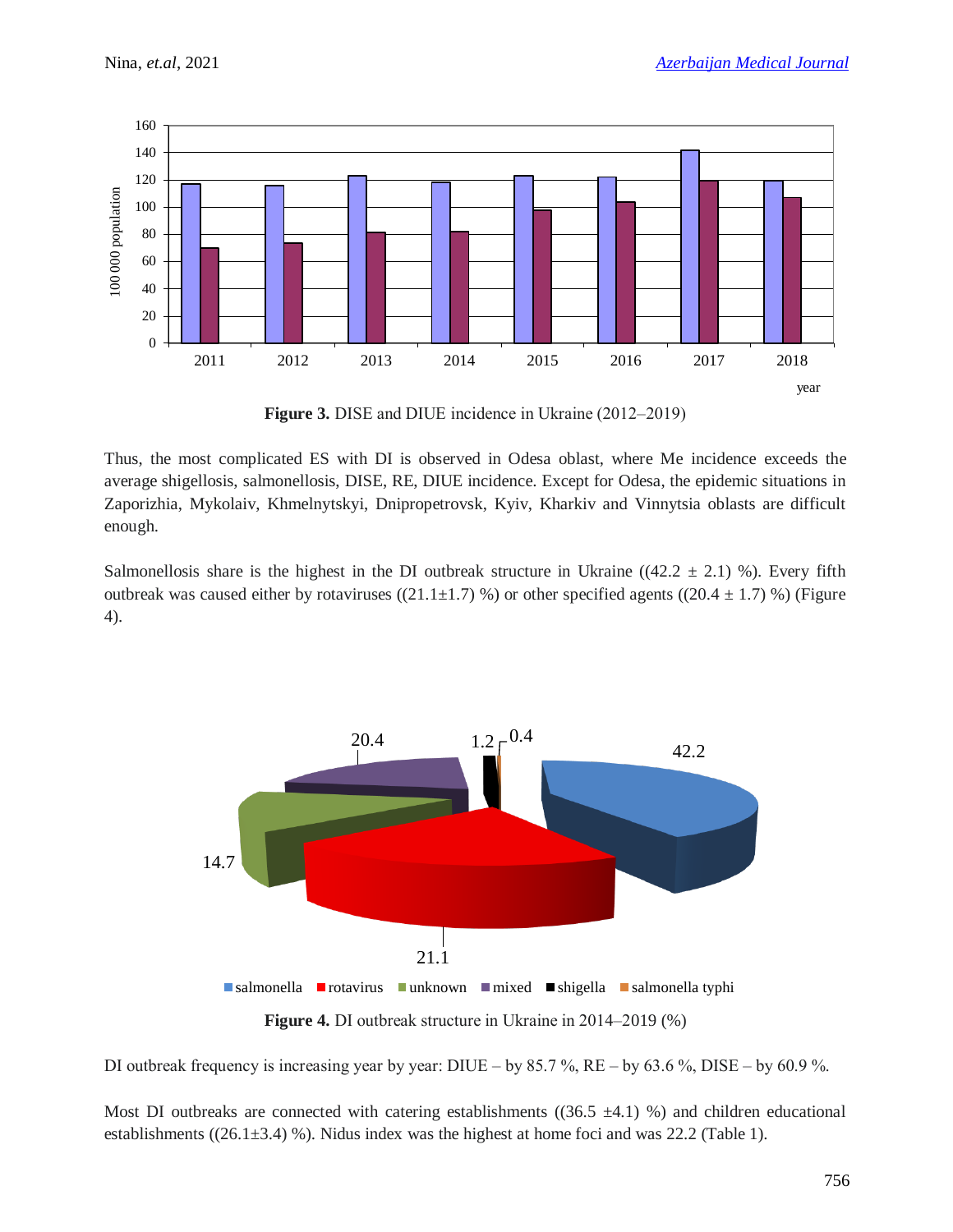

#### ISSN: 0005-2523 Volume 61, Issue 04, December, 2021

| Place of occurrence                      | Specific gravity of<br>outbreaks | Specific gravity of<br>injured | Nidus index |
|------------------------------------------|----------------------------------|--------------------------------|-------------|
| Children's<br>pre-school<br>institutions | $26.1 \pm 3.4$                   | $14.7 \pm 0.4$                 | 8.4         |
| Secondary schools                        | $7.4 \pm 1.1$                    | $5.2 \pm 0.2$                  | 10.5        |
| Recreation institutions<br>for children  | $4.1 \pm 0.8$                    | $4.0 \pm 0.2$                  | 14.6        |
| Catering establishments                  | $36.5 \pm 4.1*$                  | $41.2 \pm 0.5^*$               | 16.9        |
| Home foci                                | $20.9 \pm 1.7$                   | $31.2 \pm 0.5$                 | 22.2        |
| Other foci                               | $5.0 \pm 0.8$                    | $3.7 \pm 0.2$                  | 11.3        |
| Total                                    | 567                              | 8481                           | 14.9        |

| <b>Table 1</b> – Outbreak distribution by place of occurrence |  |
|---------------------------------------------------------------|--|
|---------------------------------------------------------------|--|

\*p < 0.001, regarding other foci, except for сhildren's pre-school institution

Outbreaks of salmonellosis happened most of all in Kyiv and Lviv oblasts, RE – in Zaporizhia, Donetsk and Cherkasy oblasts, DISE – in Odesa, Kyiv, Zaporizhia and Kharkiv oblasts, DIUE – in Kyiv and Lviv oblasts.

It should be noted that the ES with DI nowadays was determined by sporadic morbidity, as the part of people involved in outbreaks was miserly only 1.6 %.

In order to determine the factors, which could influence DI incidence, the demographic situation in the regions of Ukraine with the highest DI incidence was studied.

Kharkiv oblast, where the highest shigellosis and salmonellosis incidence was registered, situated on the east of the country, is one of the leading industrial, agricultural, scientific and cultural regions of Ukraine, is the fourth by population in Ukraine. In 2012–2019 population of the oblast decreased from 2755.1 thousand people to 2694.0, density from 87.7 per 1 km2 in 2012 to 85.8 in 2019, vital rate - from  $(-5.0)$  in 2012 to  $(-8.6)$  in 2019, migratory movement from 0.3 per 1000 people in 2012 to 1.7. In the oblast 69.0 % of the housing stock is provided by water supply system, drainage system – 68.1 %, hot water supply – 62.2 %. According to the results of the correlation analysis conducted, direct strong connections between the indexes of population, density, vital rate in Kharkiv oblast and shigellosis and salmonellosis incidence were established (r = from 0.779 to 0.908) ( $p < 0.05$ ).

Zaporizhia oblast, where the highest DISE, RE incidence, situated on the south-east of Ukraine, occupies predominantly the left-bank part of the basin of the lower reaches of the Dnipro, on the south its banks are washed by the Azov Sea; it is the tenth by population in Ukraine. In 2012–2019 population of the oblast decreased from 1801.3 thousand people to 1723.2, density from 66.3 per 1 km2 in 2012 to 63.4 in 2019, vital rate - from  $(-4.9)$  in 2012 to  $(-8.9)$  in 2019, migratory movement from  $(-0.5)$  per 1000 people in 2012 to  $(-1.3)$  in 2019. In the oblast 68.2 % of the housing stock is provided by water supply system, drainage system  $-66.3$  %, hot water supply  $-60.4$  %. True correlation relationship was not statistically established between DISE, RE incidence and basic demographic rates ( $p < 0.05$ ).

Odesa oblast with the highest registered DISE incidence is situated on the south-west of Ukraine, washed by waters of the Black Sea, is the sixth by population in Ukraine. In 2011–2018 population of the oblast changed from 2388.7 thousand people to 2383.1, density from 71.7 per 1 km2 in 2012 to 71.5 in 2019, vital rate – from  $(-1.9)$  in 2012 to  $(-4.4)$  in 2019, migratory movement from  $(0.002)$  per 1000 people in 2012 to (0.003) in 2019. In the oblast 70.8 % of the housing stock is provided by water supply system, drainage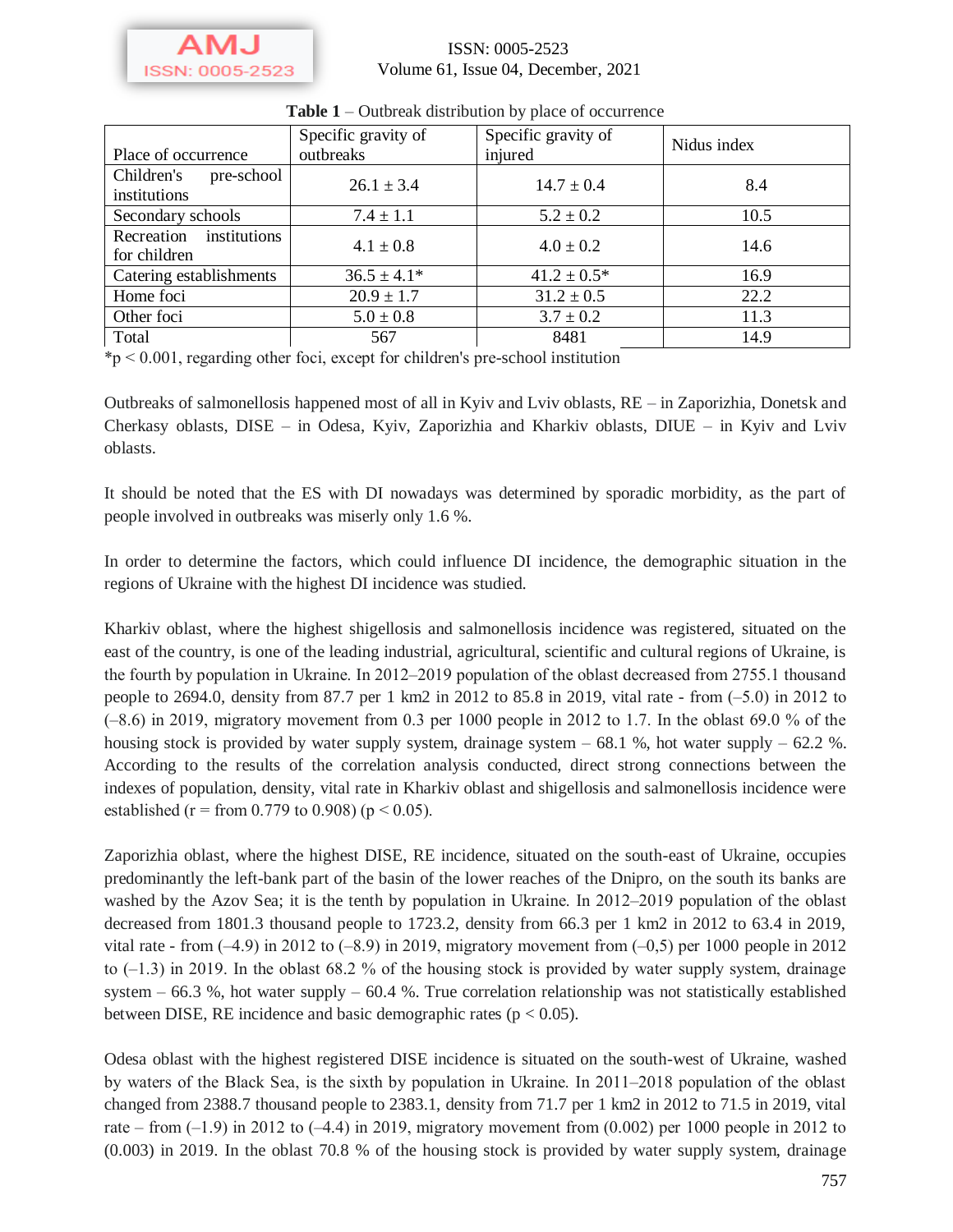system – 63.4 %, hot water supply – 81.7 %. True correlation relationship was not statistically established between DIUE incidence and demographic rates ( $p < 0.05$ ).

# **4. DISCUSSION**

The ES with DI in Ukraine under the current conditions is characterized by low levels of the typhoid fever incidence. In 2012–2019 the incidence didn't exceed 0.14 per 100 thousand people. The typhoid fever cases were seldom registered only in separate regions of Ukraine. Despite the decrease in incidence, the disease remains a pressing problem for public health service in Ukraine, as the possibilities of bringing this infection by migrants and tourists preserve.

Shigellosis is popular all over the world, however, 1-4 years old children, living in the countries with low and medium income level, are mostly affected by this infection [9]. Salmonella enteric subsp. on the global scale belongs to the most common etiological factor of foodborne infections in people [10]. In Ukraine under the current conditions shigellosis incidence does not exceed 6.13 per 100 thousand people ( $R_{inc}^{av}$  = –7.5 %). Salmonellosis incidence reached the rate of 24.1 per 100 thousand people ( $R_{inc}^{av}$  = –0.95 %). The highest shigellosis and salmonellosis incidence rates were registered in one of the biggest industrial and scientific regions – Kharkiv oblast. The above mentioned is indicative of increase in the role of animals in the DI epidemic process and decrease in human role.

OP and rotaviruses caused DI most typically in Ukraine. The most difficult ES with DISE in general and RE, namely, was in the southern oblasts of Ukraine: Zaporizhia, Mykolaiv, Odesa and Kherson.

*Campylobacter* bacteria according to the report of the European Food Safety Authority and the European Centre for Disease Prevention and Control for 2017, are one of the most common reasons of the zoonotic diseases of food origin [11]. Incidence of the infections caused by *Y. Enterocolitica* is carefully controlled in the developed countries. In Africa and in the Middle East, due to the problems of diagnostics, the actual ES with intestinal yersiniosis is unknown [12]. In Ukraine the cases of campylobacter enteritis and intestinal yersiniosis were registered only in separate cases in its separate regions.

Most DI remains etiologically unverified. Under the current conditions, DIUE incidence rates reach 107.02 per 100 thousand people. The most unfavourable ES with DE is in Odesa oblast, where Me incidence exceeds the average one in Ukraine by several times.

Thus, considering the above mentioned, it can be assumed that the geographical position of the region influences DI incidence of the population. The ES with DI is the most unfavourable in the southern, maritime oblasts of Ukraine. This is probably due to the climatic conditions, the large number of recreational facilities, architectural monuments that attract holidaymakers and tourists.

According to data of the World Health Organization, over 80 % of all human diseases is connected with usage of low-quality water. Besides, if water resources of the country are less than 1.5 thous. m3 per inhabitant, then according to the definition of the European Economic Commission of UN, this country belongs to poorly provided with water supplies available for use.

Ukraine does not only has problems in provision with water resources but the situation is complicated also with the fact that their territorial distribution is uneven and does not comply with placement of watercontaining economic complexes [13- 15]. The highest level of water supply of the inhabitants is in the western and eastern oblasts of Ukraine. The fewest number of water resources is in the southern oblasts of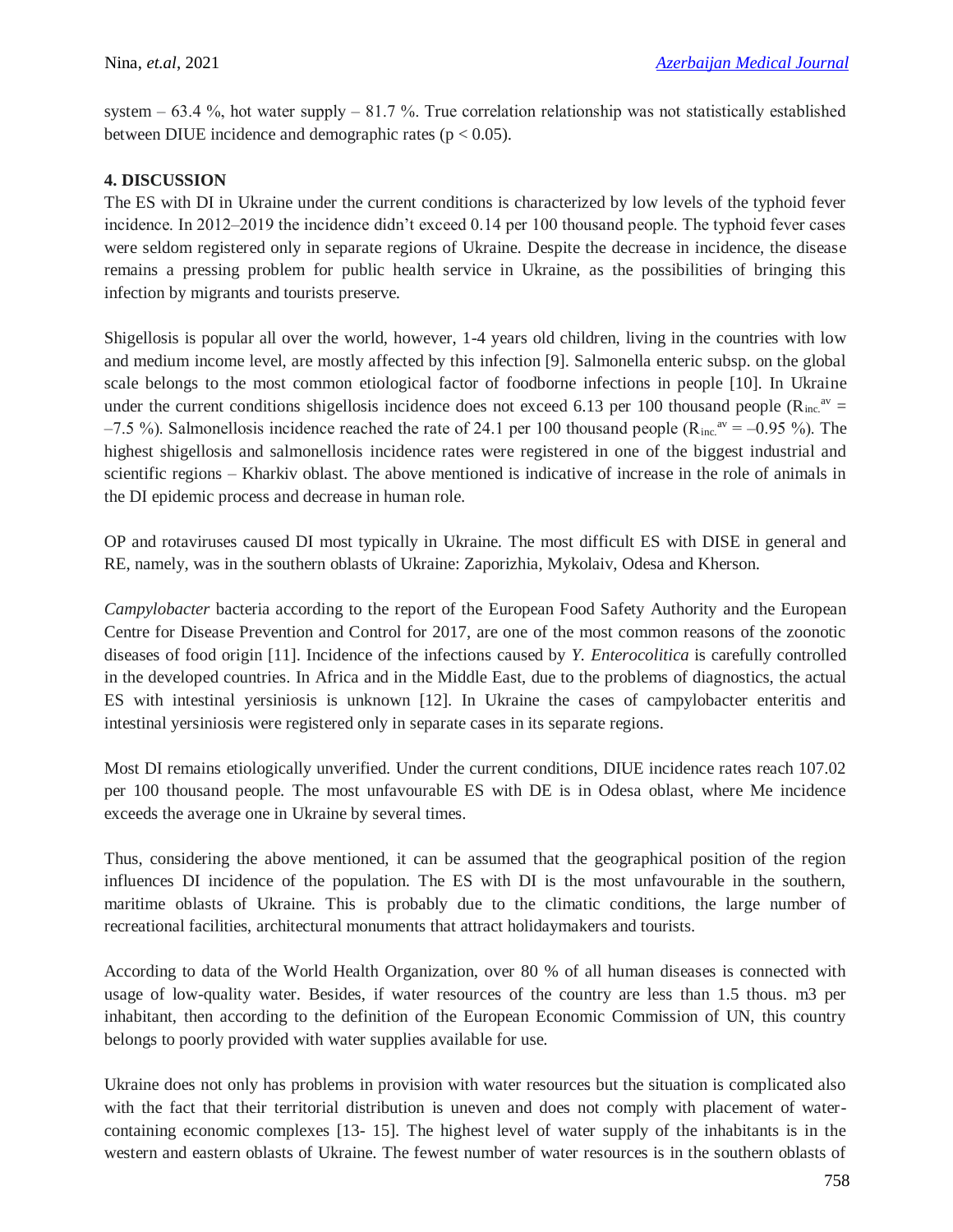

Ukraine, in Donbas, Kryvorizhia.

On the background of insufficient water supply, serious problems have accumulated in Ukraine connected with industrial and public utility pollution of the water bodies, great worn-out state of water-supply and sewerage networks, low productivity of treatment facilities.

Researchers have proven that under the conditions of chronic man-made pollution of drinking water with harmful physical and chemical substances, the effect of DI agent influence can be enhanced both due to strengthening of its pathogenic peculiarities and significant decrease in resistance of susceptible persons [16], [17].

As it has been already noted, the most unfavorable situation with DISE, RE is observed in Zaporizhia oblast. The water supply of this region is characterized by the lack of drinking water. 96.2 % of the water withdrawal is carried out from surface sources of the drinking water supply – the Dnipro, Berda river and Kakhovskyi main canal, which due to man-man pollution, washout of chemical fertilizers and chemical pesticides, are in unsatisfactory condition. Population of the majority of inhabited areas drinks water that does not correspond to the sanitary-hygienic standards by organoleptic properties and sanitary-chemical indices. At the same time, according to the data of sanitary-and-epidemiological surveillance conducted in Zaporizhia oblast, only 1.7% of the water samples taken do not meet the normative microbiological parameters. It is believed that the population is supplied with drinking water with a minimum degree of potential epidemic risk. This statement is in contradiction with the DI incidence in Zaporizhia oblast and indirectly proves inefficiency of the existing system of microbiological monitoring of drinking water quality.

In Odesa oblast, where DIUE incidence exceeds the average one in Ukraine by several times, the water supply for population is also mainly carried out from the surface sources of drinking water supply (the Dunai river and Danube lakes). The situation with water supply is complicated with the fact that the part of rural population uses imported water as the drinking one.

The water-supply system of Kharkiv oblast, where the highest shigellosis and salmonellosis incidence is registered, differs from the southern oblasts of Ukraine. The population is provided with water from the underground artesian springs and rivers – the Siverskyi Donets, Dnipro.

Taking into consideration the above mentioned, we consider the environmental state of the surface water bodies and water quality in them to be the important factors determining DI incidence, their etiological structure. Under the conditions of anthropogenic pressure, significant changes in the structure of microbiocinoses of aquatic ecosystems happen, the levels of viral contamination increase, the frequency of gram-negative and opportunistic pathogens increases, which is non-standardized by the documents of water-sanitary legislation.

During microbiological study of the municipal drinking water, total bacterial count, total coliforms, coliform bacterium, enterococci, coliphages are determined in its samples. If coliphages are found out in the samples of drinking water, virus studies are conducted. Considering the situation with DISE and DIUE incidence, it can be assumed that the current control system for drinking water based on the State Sanitary Rules and Regulations "Hygienic requirements for drinking water intended for human consumption" (DSanPin 2.2.4‒171-10) does not it ensure its real epidemic safety. We believe that there is a need to revise the microbiological attributes that are the indicators of drinking water safety. Determining total bacterial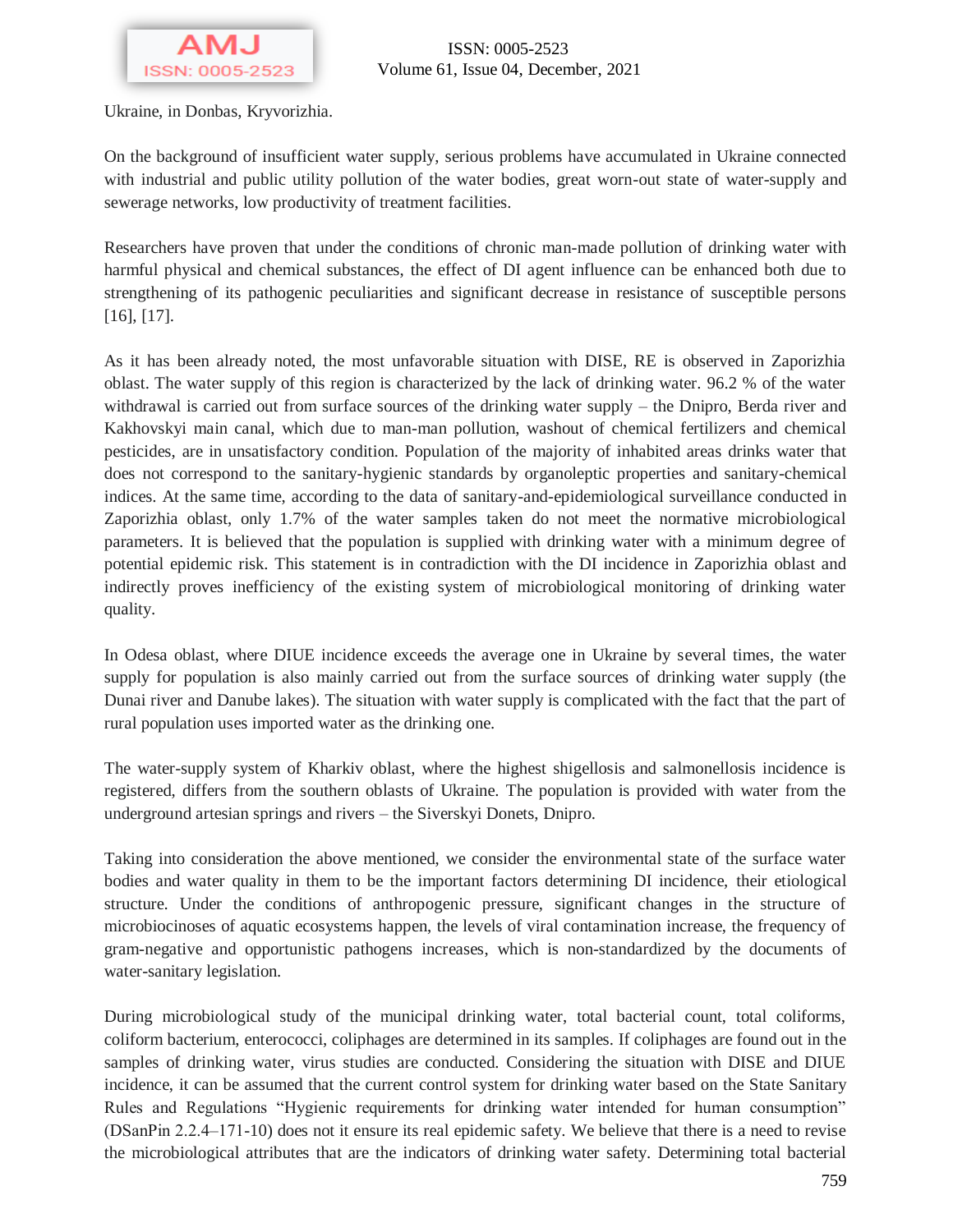count, total coliforms, coliform bacterium, enterococci, coliphages does not reflect the extent of potential epidemic risk of drinking water. Water quality control in different regions of Ukraine should be differentiated, if necessary, additional studies should be carried out depending on the territorial features of the region.

DI incidence in Ukraine is complicated by outbreaks. Most outbreaks are of salmonellosis etiology and are associated with catering establishments ( $p<0.05$ ). DI outbreaks are most commonly recorded in the regions where many educational, cultural establishments and industrial enterprises are concentrated. These territories are the areas of increased epidemic risk of outbreaks.

The indicators of demographic situation can be used to predict the ES with shigellosis and salmonellosis. In Kharkiv oblast, direct strong correlation relationships are established between shigellosis and salmonellosis incidence and indicators of population, density, natural population movement.

#### **5. Conclusions**

1. The ES with DI in Ukraine is characterized by a low incidence of typhoid fever (from 0.012 to 0.14 per 100 thousand people), shigellosis (from 1.97‒6.13 per 100 thousand people), stable incidence rates without the downward trend, salmonellosis (from 17.35 till 24.1 per 100 thousand people), high incidence of DISE (from 115.5 to141.9 per 100 thousand people) and DIUE (from 69.76 to 107.02 per 100 thousand people).

2. DI outbreaks are mostly registered in the touristic and recreational regions of Ukraine: Kyiv, Lviv and Odesa oblasts. Most DI outbreaks are connected with catering establishments 36.5 % and with children educational establishments 26.1 %. Salmonella dominates in the etiological structure of outbreak influence (42.2 %).

3. The epidemic process of DI is indirectly influenced by social factors. In the region with the highest shigellosis and salmonellosis incidence (Kharkiv oblast) direct strong correlation relationships are established between the incidence and population, density, natural population movement ( $r = from 0.779$  to 0.908) (р<0.05). The oblasts with the highest DISE, RE, DIUE incidence (Zaporizhia and Odesa oblasts) are at least provided with water resources and have problems with provision of high-quality drinking water.

4. There is a need to improve the system of epidemiological surveillance over DI by extension of the indicators of microbiological study of drinking water quality in the regions of Ukraine, where high DISE, RE, DIUE incidence is registered; by increasing frequency of food item inspections in the oblasts, where Me shigellosis and salmonellosis incidence exceeds the average one in Ukraine.

List of abbreviations DI: Diarrheal infections OP: Оpportunistic pathogens ES: Epidemic situation Me: Median DISE: Diahrreal infections of specified etiology RE: Rotaviral enteritis DIUE: Diahrreal infections of unspecified etiology

Acknowledgements None. Conflict of interest None.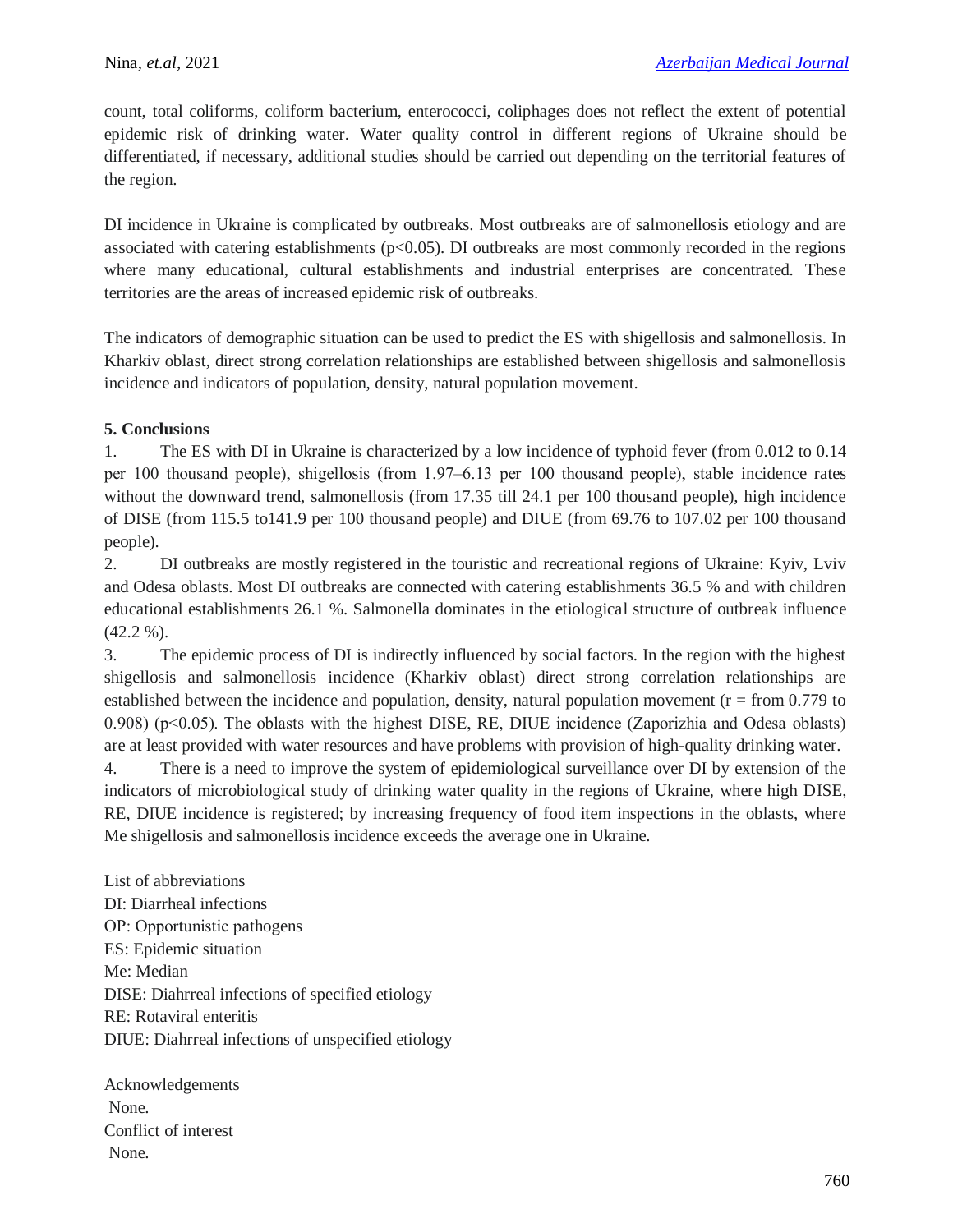

ISSN: 0005-2523 Volume 61, Issue 04, December, 2021

Funds None. Authors' Contributions Conception and design: MN Analysis and interpretation of the data: DS Drafting of the article: MN Critical revision of the article for important intellectual content: MN, DS Final approval of the article: MN Provision of study materials or patients: RR Statistical expertise: CM Administrative, technical, or logistic support: MN, RR Collection and assembly of data: CM

#### **6. References**

[1] Keusch GT, Walker CF, Das JK, et al. Diarrheal Diseases. Disease Control Priorities, Third Edition: Reproductive, Maternal, Newborn, and Child Health. 2016;2:163-185.

[2] Kotloff KL, Nataro JP, Blackwelder WC, et al. Burden and aetiology of diarrhoeal disease in infants and young children in developing countries (the Global Enteric Multicenter Study, GEMS): a prospective, case-control study. Lancet. 2013;382(9888):184‒186. doi: 10.1016/S0140-6736(13)60844-2.

[3] Basu, P., Chakrabartty, A., Bhattacharya, S., Bhattacharya, K., Dasgupta, U., Bhattacharya, S., & Ali, K. Assessment on the awareness level about diarrhoea and its management among mothers attending outpatient department in a rural hospital of West Bengal, India. Bangladesh Journal of Medical Science. 2019;18(2):267‒273. DOI:10.3329/bjms.v18i2.40696

[4] Liu Li, Oza Shefali, Hogan, Daniel, et al. Global, regional, and national causes of child mortality in 2000-13, with projections to inform post-2015 priorities: An updated systematic analysis. Lancet. 2015;385(9966):430‒440. doi: 10.1016/S0140-6736(14)61698-6.

[5] Malysh, N., Chemych, M., Doan, S., Rodyna, R. Epidemiological characteristics of acute intestinal infection outbreaks in Ukraine Under the current conditions. Bangladesh Journal of Medical Science. 2019;18(1):73‒77. DOI: https://doi.org/10.3329/bjms.v18i1.39552

[6] Yakovlev A. A., Pogromskaya M. N., Fedunyak I. P., i dr. Etiological characteristics and practical lessons of a major outbreak of acute intestinal infection among labor migrants. Zhurnal infektologii. 2014;6(1):18‒23. (Russian)

[7] Anganova E. V., Stepanenko L. A., Chemezova N. N. Acute intestinal infections in children of the Irkutsk Region. Detskie infektsii. 2013;12(2):24‒26. (Russian)

[8] Usenko D. V., Gorelova E. A. Acute intestinal infections of viral etiology in children: diagnostic and therapeutic options. Meditsinskiy sovet. 2017; 9: 85–92. (Russian)

[9] Kotloff KL, Riddle MS, Platts-Mills JA, Pavlinac P, Zaidi AKM. Shigellosis. Lancet. 2018;391(10122):801‒812.DOI:10.1016/S0140-6736(17)33296-8